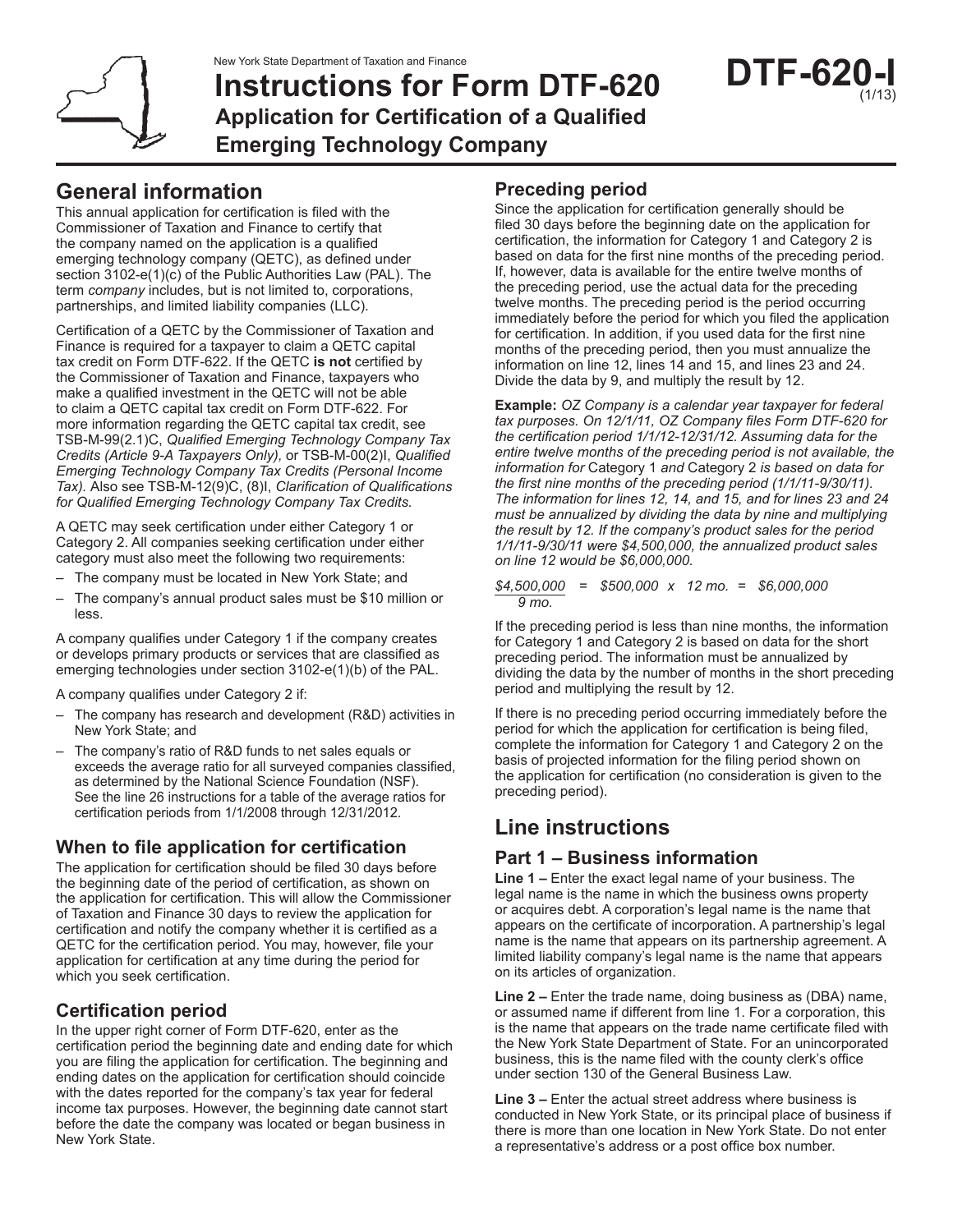**Line 4 –** Enter the mailing address (a post office box number or a representative's address is acceptable) where you want information from the Tax Department to be sent.

**Line 8 –** Enter your federal employer identification number (EIN). If you do not have one, enter *N/A*.

### **Part 2 – Eligibility requirements**

**Line 11 –** A *company located in New York State* means a corporation, partnership, or limited liability company, or any other entity (such as a sole proprietorship) that, during the preceding period for which this application is being filed, owned or rented real property used in its emerging technology primary products or services business, or in its R&D activities in New York State. If there is no preceding period, a *company located in New York State* means a corporation, partnership, or limited liability company, or any other entity (including a sole proprietorship) that, during the filing period shown on the application for certification (no consideration is given to the preceding period), projected that it would own or rent real property to be used in its emerging technology primary products or services business, or in its R&D activities in New York State.

**Line 12 –** See the definition of *total annual product sales* on page 3, and refer to *Preceding period* on page 1. If you use annualized data for the preceding period, attach a worksheet to the application for certification showing the computation of the annualized product sales and mark the *Yes* box on line 12. Then complete the information required under Category 1 or Category 2 for the preceding period.

#### **Category 2 – Research and development (R&D) activities**

**Line 23 –** Enter the amount of R&D funds that represent expenditures paid or incurred in the conduct of R&D activities. These funds are the same as those used by the NSF in their most recent Business R&D and Innovation Survey (BRDIS).

#### **Include** as expenses:

- wages, salaries, and related costs
- materials and supplies consumed
- R&D depreciation
- cost of computer software used in R&D activities
- utilities, such as telephone, telex, electricity, water, and gas
- travel costs and professional dues
- property taxes and other taxes (except income taxes) incurred on account of the R&D organization or the facilities they use
- insurance expenses
- maintenance and repair, including maintenance of buildings and grounds
- company overhead including: personnel, accounting, procurement, and inventory, and salaries of research executives not on the payroll of the R&D organization

#### **Exclude** as expenses:

- R&D from acquired companies prior to acquisition (in process R&D)
- capital expenditures
- test and evaluation once a prototype becomes a production model
- patent expense
- income taxes and interest

**Line 24 –** Enter total annual product sales less the amount reported or that should have been reported for federal income tax purposes as returns and allowances.

**Line 26 –** Use the table below to determine the applicable percentage to use on line 26.

|          | If the certification period begins<br>on or after and on or before | use this percentage |
|----------|--------------------------------------------------------------------|---------------------|
| 1/1/2008 | 12/31/2008                                                         | 3.3%                |
| 1/1/2009 | 12/31/2009                                                         | 3.4%                |
| 1/1/2010 | 12/31/2010                                                         | 3.5%                |
| 1/1/2011 | 12/31/2011                                                         | 3.1%                |
| 1/1/2012 | 12/31/2012                                                         | 3.0%                |

## **Definitions**

A *qualified emerging technology company (QETC)* is defined under section 3102-e of the PAL as a company located in New York State that has total annual product sales of \$10 million or less, and meets either of the following criteria:

- 1) Its primary products or services are classified as emerging technologies under section 3102-e(1)(b) of the PAL; or
- 2) It has R&D activities in New York State, and its ratio of R&D funds to net sales equals or exceeds the average ratio for all surveyed companies classified (as determined by the NSF in the most recently published results from its survey of industrial research and development or a comparable successor survey as determined by the Tax Department).

There are two average ratios for all surveyed companies classified on the NSF's survey. One average ratio is for companies doing R&D regardless of the source of the funding, and the other average ratio is for companies doing company funded R&D. The average ratio for all surveyed companies classified is the lesser of these two ratios.

See the line 26 instructions for a table of the lesser of the two ratios for certification periods from 1/1/2008 through 12/31/12 (you will enter the applicable percentage for the certification period for which you are applying).

**Example:** *If you are applying for the certification period that begins on or after 1/1/2012 and on or before 12/31/2012, the lesser average ratio of the two categories is 3.0%. Therefore, to qualify under item 2) above, a company must have a ratio of R&D funds to net sales of at least 3.0%.*

Single copies of the survey are available free of charge from the Division of Science Resources Statistics, National Science Foundation, 4201 Wilson Boulevard, Suite 965, Arlington VA 22230.

*Emerging technologies* under section 3102-e(1)(b) of the PAL means:

1) Advanced materials and processing technologies that involve the development, modification, or improvement of one or more materials or methods to produce devices and structures with improved performance characteristics or special functional attributes, or to activate, speed up, or otherwise alter chemical, biochemical, or medical processes. Such technologies shall include, but not be limited to, the following: metal alloys, metal matrix and ceramic composites, advanced polymers, thin films, membranes, superconductors, electronic and photonic materials, bioactive materials, bioprocessing, genetic engineering, catalysts, waste emissions reduction, and waste processing technologies;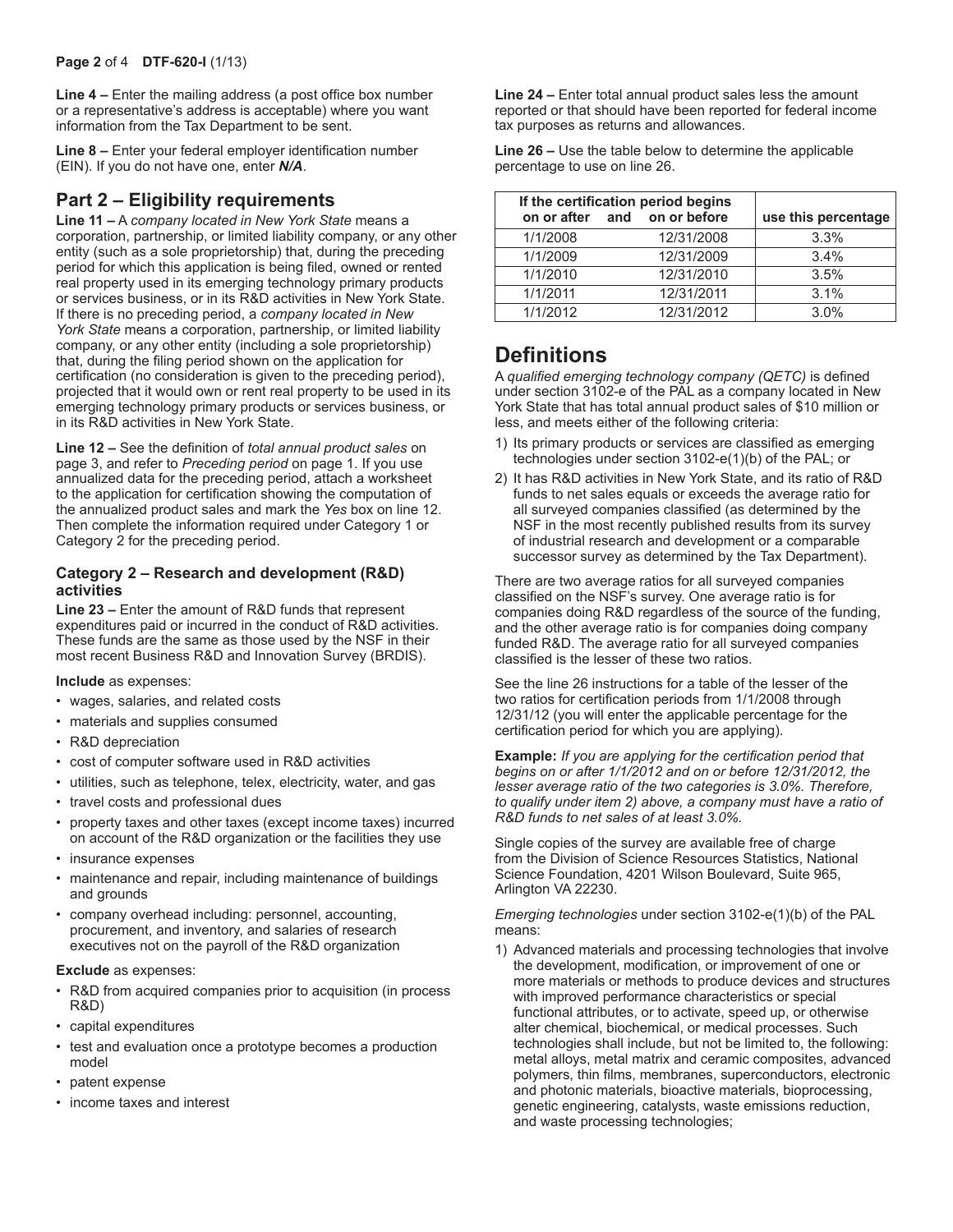- 2) Engineering, production, and defense technologies that involve knowledge-based control systems and architectures, advanced fabrication and design processes, equipment, and tools, or propulsion, navigation, guidance, nautical, aeronautical and astronautical ground and airborne systems, instruments, and equipment. Such technologies shall include, but not be limited to, the following: computer-aided design and engineering, computer-integrated manufacturing, robotics and automated equipment, integrated circuit fabrication and test equipment, sensors, biosensors, signal and image processing, medical and scientific instruments, precision machining and forming, biological and genetic research equipment, environmental analysis, remediation, control, and prevention equipment, defense command and control equipment, avionics and controls, guided missile and space vehicle propulsion units, military aircraft, space vehicles, and surveillance, tracking, and defense warning systems;
- 3) Electronic and photonic devices and components for use in producing electronic, optoelectronic, mechanical equipment and products of electronic distribution with interactive media content. The technologies include, but are not limited to, the following: microprocessors, logic chips, memory chips, lasers, printed circuit board technology, electroluminescent, liquid crystal, plasma, and vacuum fluorescent displays, optical fibers, magnetic and optical information storage, optical instruments, lenses, and filters, simplex and duplex data bases, and solar cells;
- 4) Information and communication technologies, equipment and systems that involve advanced computer software and hardware, visualization technologies, and human interface technologies. The technologies include, but are not limited to, the following: operating and applications software, artificial intelligence, computer modeling and simulation, high-level software languages, neural networks, processor architecture, animation and full-motion video, graphics hardware and software, speech and optical character recognition, high-volume information storage and retrieval, data compression, broadband switching, multiplexing, digital signal processing, and spectrum technologies;
- 5) *Biotechnologies* are technologies involving the scientific manipulation of living organisms, especially at the molecular and or the sub-molecular genetic level, to produce products conducive to improving the lives and health of plants, animals, and humans; and the associated scientific research, pharmacological, mechanical, and computational applications and services connected with these improvements. Activities included with such applications and services shall include, but not be limited to, alternative mRNA splicing, DNA sequence amplification, antigenetic switching, bio-augmentation, bio-enrichment, bio-remediation, chromosome walking, cytogenetic engineering, DNA diagnosis, fingerprinting, and sequencing, electroporation, gene translocation, genetic mapping, site-directed mutagenesis, bio-transduction, bio-mechanical and bio-electrical engineering, and bio-informatics.
- 6) Remanufacturing technologies are processes whereby eligible commodities are restored to their original performance standards and are thereby diverted from the solid waste stream, retaining the majority of components that have been through at least one life cycle and replacing consumable portions to enable such commodities to be restored to their original functions. For the purposes of this subdivision, *eligible commodities* are commodities (excluding paper) used in conjunction with or as a part of equipment performing the functions of facsimile machines, photocopiers, printers, duplication equipment, or any combination thereof, including, but not limited to the following: magnetic ink character recognition cartridges, photo conductor assemblies,

electrostatic cartridges, thermal imaging cartridges, toner cartridges, ink jet cartridges, and printer cartridges. In addition, *eligible commodities* also include equipment used to record single frame images on film, where such equipment and film are marketed and sold as a single integrated consumer product, and where such equipment and film may be submitted in whole to a photograph processor for the purposes of processing.

*Total annual product sales* means the amount reported or that should have been reported for federal income tax purposes as gross receipts or sales from the sale of all products during the preceding period for which you are filing this application. If there is no preceding period, *total annual product sales* means the amount projected to be reported for federal income tax purposes as gross receipts or sales from the sale of all products during the filing period shown on the application for certification (no consideration is given to the preceding period).

*Net sales* means total annual product sales less the amount reported or that should have been reported for federal income tax purposes as returns and allowances during the preceding period for which you are filing this application. If there is no preceding period, *net sales* means the amount projected to be reported for federal income tax purposes as returns and allowances during the filing period shown on the application for certification (no consideration is given to the preceding period).

*Primary products or services* means that more than 50% of a taxpayer's receipts from products or services are derived from emerging technology products or services during the preceding period for which this application is being filed. If there is no preceding period, *primary products or services* means that more than 50% of a taxpayer's receipts from products or services are projected to be derived from emerging technology products or services during the filing period shown on the application for certification (no consideration is given to the preceding period). Alternatively, if a business has no receipts from the sale of products and services, if more than 50% of the business' expenses are attributable to emerging technologies during the tax year for which this application is being filed, the business satisfies the test.

*Research and development funds* are expenditures paid or incurred in the conduct of R&D activities during the preceding period for which you are filing this application. If there is no preceding period, these funds represent projected expenditures to be paid or incurred in the conduct of R&D activities during the filing period shown on the application for certification (no consideration is given to the preceding period).

### **Definitions from the survey**

The following definitions are from the NSF's Business R&D and Innovation Survey (BRDIS):

*Research and development* includes the following:

- the planned systematic pursuit of new knowledge or understanding toward general application (basic research)
- the acquisition of knowledge or understanding to meet a specific, recognized need (applied research)
- the application of knowledge or understanding toward the production or improvement of product, service, process, or method (development)

*Research and development activities* **include**:

- Activities that incorporate:
	- basic and applied research in the sciences and engineering
	- design and development of new products and processes
	- enhancement of existing products and processes